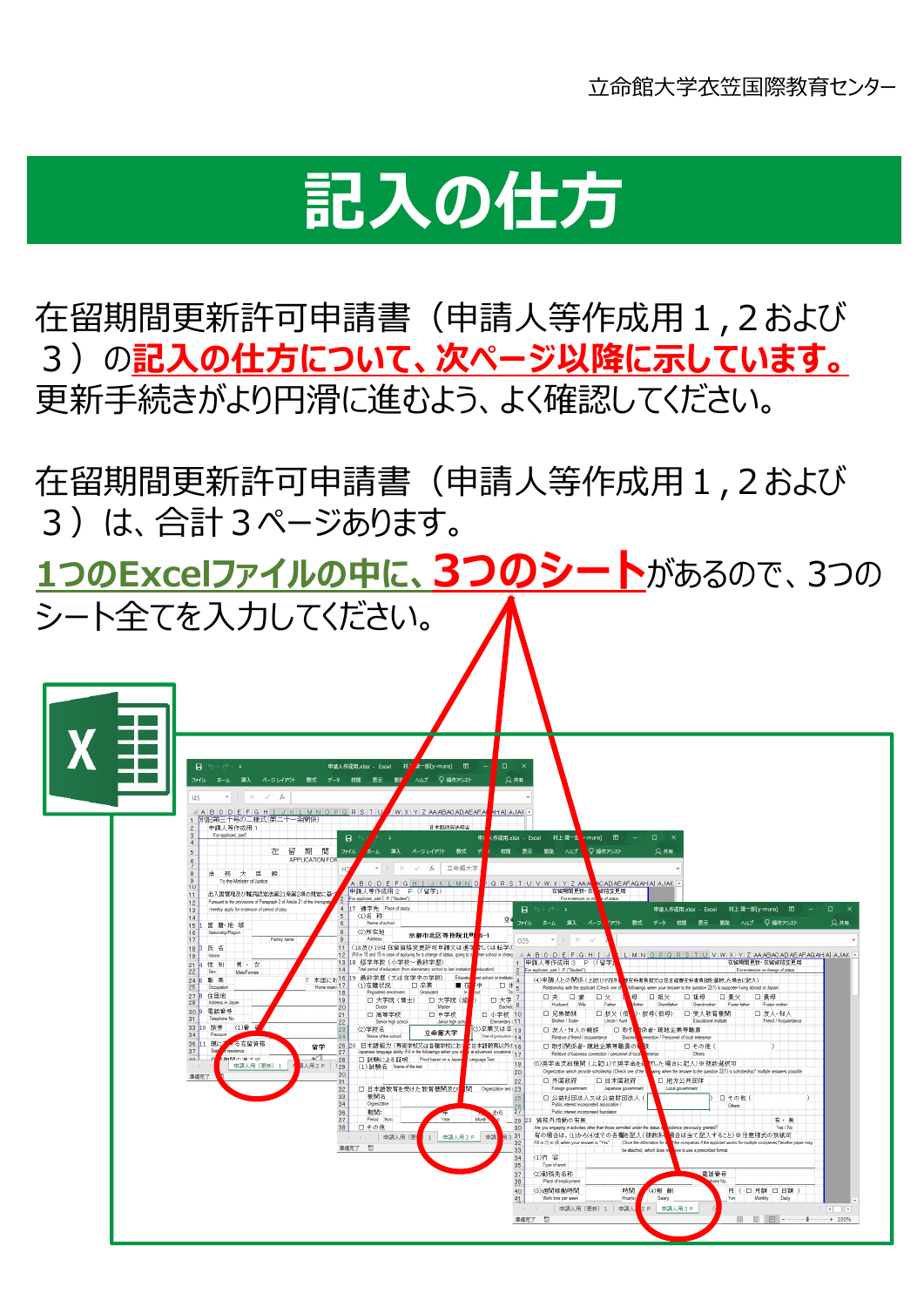| 別記第三十号の二様式(第二十一条関係<br>申請人等作成用 1<br>For applicant, part1                                                                                                                                                                    |                                                                                                                                                                                                                                                                | 記入例                                                              | 日本国政府法務省                                                                                                                                                                                                                                         | Ministry of Justice, Government of Japan                                            |  |
|----------------------------------------------------------------------------------------------------------------------------------------------------------------------------------------------------------------------------|----------------------------------------------------------------------------------------------------------------------------------------------------------------------------------------------------------------------------------------------------------------|------------------------------------------------------------------|--------------------------------------------------------------------------------------------------------------------------------------------------------------------------------------------------------------------------------------------------|-------------------------------------------------------------------------------------|--|
| 在                                                                                                                                                                                                                          | 間<br>留<br>期                                                                                                                                                                                                                                                    | 更<br>評<br>新<br>可<br>APPLICATION FOR EXTENSION OF PERIOD OF STAY  | 書<br>申<br>請                                                                                                                                                                                                                                      | 写真<br>写真は、自分で入管窓口に申                                                                 |  |
| 法<br>殿<br>務<br>大<br>臣<br>To the Minister of Justice                                                                                                                                                                        |                                                                                                                                                                                                                                                                | 見本はあくまで一例です。見本を見て<br><mark>も書き方がわからない場合は<u>大学では</u></mark>       |                                                                                                                                                                                                                                                  | 請に行く時に貼付けてください<br>(大学への提出は不要です)。                                                    |  |
| 出入国管理及び難民認定法第21<br>Pursuant to the provisions of Paragraph 2 of<br>I hereby apply for extension of period of stay.                                                                                                         | <u>い。</u>                                                                                                                                                                                                                                                      | なく出入国在留管理局にご確認くださ                                                | 更新を申<br>on Act,                                                                                                                                                                                                                                  | 3ヶ月以内に撮影したもので、<br>サイズは40mm×30mmです。                                                  |  |
| 籍·地 域<br>国<br>Nationality/Region                                                                                                                                                                                           | 中国                                                                                                                                                                                                                                                             | 2 生年月日<br>Date of birth                                          | 年<br>2000<br>12<br>Year                                                                                                                                                                                                                          | 月<br>日<br>Month<br>Day                                                              |  |
| 3 氏 名<br>Name<br>Family name                                                                                                                                                                                               | 例:RITSU TARO (立 太郎)                                                                                                                                                                                                                                            | Given name                                                       | 必ずアルファベットで記載してください、在留カードに漢字記載がある場合は漢字も記入して下さい。                                                                                                                                                                                                   |                                                                                     |  |
| 別<br>男).<br>性<br>女<br>4<br>Sex<br>Male/Female                                                                                                                                                                              |                                                                                                                                                                                                                                                                | 配偶者の有無<br>5<br><b>Marital status</b>                             | 無<br>有<br>Married / Single                                                                                                                                                                                                                       |                                                                                     |  |
| 業<br>職<br>6<br>学生<br>Occupation<br>住居地<br>8                                                                                                                                                                                | Home town/city<br>京都府京都市〇〇町〇番地                                                                                                                                                                                                                                 | 本国における居住地<br>○○アパート ○号室                                          | 日本語もしくは英語表示で部屋番号まで正しく記載してください                                                                                                                                                                                                                    |                                                                                     |  |
| Address in Japan<br>電話番号<br>9<br>Telephone No.                                                                                                                                                                             | 固定電話があれば記入して下さい。                                                                                                                                                                                                                                               | 携帯電話番号<br>Cellular phone No.                                     |                                                                                                                                                                                                                                                  | 1234567890                                                                          |  |
| 10 旅券<br>号<br>$(1)$ 番<br>Passport<br>Number                                                                                                                                                                                | M123456                                                                                                                                                                                                                                                        | (2)有効期限<br>Date of expiration                                    | 年<br>2028<br>Year                                                                                                                                                                                                                                | 月<br>日<br>Month<br>Day                                                              |  |
| 11 現に有する在留資格<br>Status of residence                                                                                                                                                                                        | 留学                                                                                                                                                                                                                                                             | 在留期間<br>Period of stay                                           |                                                                                                                                                                                                                                                  | 2年                                                                                  |  |
| 在留期間の満了日<br>Date of expiration                                                                                                                                                                                             | 年<br>2022<br>6<br>Year                                                                                                                                                                                                                                         | 月<br>日<br>20<br>Month<br>Day                                     |                                                                                                                                                                                                                                                  | 个11. は現在の在留カードに記載さ<br>れた在留資格と在留期間を記載す                                               |  |
| 12 在留カード番号<br>Residence card number<br>13 希望する在留期間                                                                                                                                                                         | ER12345678LF                                                                                                                                                                                                                                                   |                                                                  | ること。                                                                                                                                                                                                                                             |                                                                                     |  |
| Desired length of extension<br>14 更新の理由                                                                                                                                                                                    | (審査の結果によって希望の期間とならない場合があります。)<br>2年<br>( It may not be as desired after examination.)                                                                                                                                                                          |                                                                  |                                                                                                                                                                                                                                                  |                                                                                     |  |
| (例)立命館大学で学業を継続するため。<br>Reason for extension<br>犯罪を理由とする処分を受けたことの有無(日本国外におけるものを含む。)<br>Criminal record (in Japan / overseas)<br>15<br>無<br>有(具体的内容<br>← 有無どちらかに○をつける→                                                       |                                                                                                                                                                                                                                                                |                                                                  |                                                                                                                                                                                                                                                  |                                                                                     |  |
| Yes (Detail:<br>No<br>16 在日親族(父・母・配偶者・子・兄弟姉妹など)及び同居者<br>有・無どちらか<br>Family in Japan (Father, Mether, Spouse, Son, Daughter, Brother, Sister or others) or co-residents<br>有(「有」の場合は、以下の欄に在日親族及び同居者を記入してください。<br>無<br>につをつける |                                                                                                                                                                                                                                                                |                                                                  |                                                                                                                                                                                                                                                  |                                                                                     |  |
| 続 柄<br>氏名                                                                                                                                                                                                                  | Yes (If yes, please fill in your family members in Japan and co-residents in the following columns)<br>生年月日                                                                                                                                                    | 国籍·地域                                                            | Nδ<br>勤務先名称·通学先名称                                                                                                                                                                                                                                | 留<br>カ<br>在<br>- F                                                                  |  |
| Relationship<br>Name                                                                                                                                                                                                       | Date of birth                                                                                                                                                                                                                                                  | 同居の有無<br>Residing with<br>Nationality/Region<br>applicant or not | Place of employment/ school                                                                                                                                                                                                                      | 特別永住者証明書番号<br>Residence card number<br>Special Permanent Resident Certificate numbe |  |
|                                                                                                                                                                                                                            |                                                                                                                                                                                                                                                                | 有・無<br>Yes / No                                                  |                                                                                                                                                                                                                                                  |                                                                                     |  |
| 父母、兄弟のほか、おじ、おば、祖父<br>母まで記入してください。同居人がい                                                                                                                                                                                     |                                                                                                                                                                                                                                                                | 有・無<br>Yes / No<br>有・無                                           |                                                                                                                                                                                                                                                  |                                                                                     |  |
| る場合は、それも記入してください。                                                                                                                                                                                                          |                                                                                                                                                                                                                                                                | Yes / No<br>有・無<br>Yes / No                                      |                                                                                                                                                                                                                                                  |                                                                                     |  |
|                                                                                                                                                                                                                            |                                                                                                                                                                                                                                                                | 有·無<br>Yes / No                                                  |                                                                                                                                                                                                                                                  |                                                                                     |  |
| ※ 3について,有効な旅券を所持する場合は,旅券の身分事項ページのとおりに記載してください。                                                                                                                                                                             |                                                                                                                                                                                                                                                                | 有・無<br>Yes / No                                                  |                                                                                                                                                                                                                                                  |                                                                                     |  |
|                                                                                                                                                                                                                            | Regarding item 3, if you possess your valid passport, please fill in your name as shown in the passport.<br>Regarding item 16, if there is not enough space in the given columns to write in all of your family in Japan, fill in and attach a separate sheet. |                                                                  | 16については、記載欄が不足する場合は別紙に記入して添付すること。なお,「研修」,「技能実習」に係る申請の場合は,「在日親族」のみ記載してください。<br>In addition, take note that you are only required to fill in your family members in Japan for applications pertaining to "Trainee" or "Technical Intern Training". |                                                                                     |  |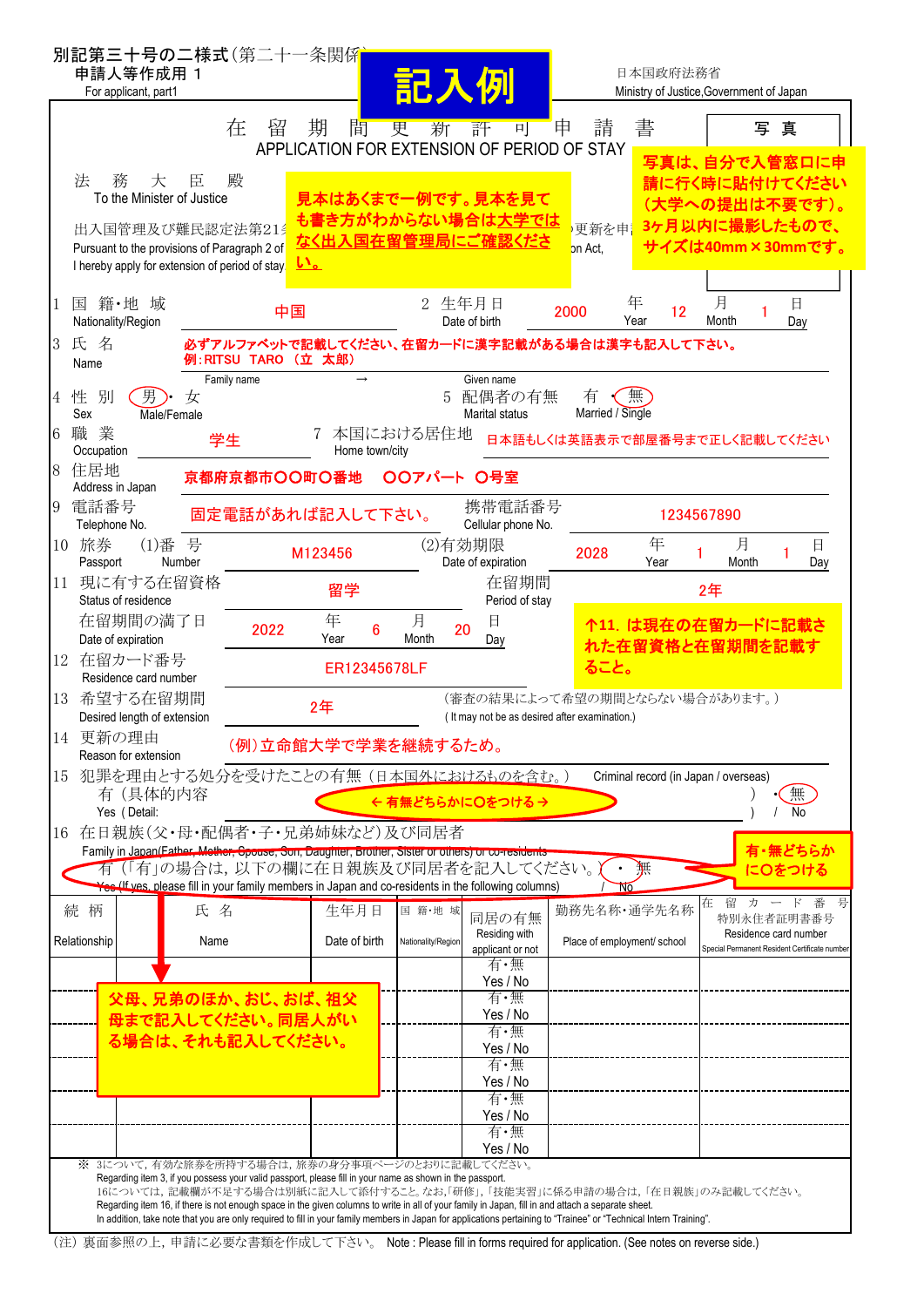| P (「留学」)<br>申請人等作成用 2<br>For applicant, part 2 P ("Student")    |                                                                                                                                                                                                                                    |                                                                                              | 在留期間更新·在留資格変更用<br>For extension or change of status |
|-----------------------------------------------------------------|------------------------------------------------------------------------------------------------------------------------------------------------------------------------------------------------------------------------------------|----------------------------------------------------------------------------------------------|-----------------------------------------------------|
| 17 通学先 Place of study<br>(1)名 称                                 |                                                                                                                                                                                                                                    | 立命館大学                                                                                        |                                                     |
| Name of school<br>(2)所在地<br>Address                             | 京都府京都市北区等持院北町56-1                                                                                                                                                                                                                  | (3)電話番号<br>Telephone No.                                                                     | 075-465-8230                                        |
| 18 修学年数(小学校~最終学歴)                                               | (18及び19は在留資格変更許可申請又は進学若しくは転学の場合に記入)<br>(Fill in 18 and 19 in case of applying for a change of status, going to a higher school or changing your school)                                                                            | 年                                                                                            |                                                     |
|                                                                 | Total period of education (from elementary school to last institution of education)<br>19 最終学歴(又は在学中の学校) Education (last school or institution)の                                                                                   | 例):14<br>どれかチェックする                                                                           |                                                     |
| (1)在籍状況<br>□ 卒業<br>Registered enrollment Craduated<br>□ 大学院(博士) | ■ 在学中<br>口 大学院 (修士)<br>■ 大学                                                                                                                                                                                                        | ▶ 休学<br>Tem                                                                                  | 学部生の場合:大学を選択してく<br>ださい。大学院生の場合:大学院                  |
| <b>Doctor</b><br>□ 高等学校<br>Senior high school                   | <b>Bachelor</b><br>Master<br>□ 小学校<br>口 中学校<br>Elementary school<br>Junior high school                                                                                                                                             | Others                                                                                       | の課程ごとに選択してください。                                     |
| (2)学校名<br>Name of the school<br>20                              | 立命館大学<br>日本語能力(専修学校又は各種学校において日本語教育以外の教育を受ける場合に記入)                                                                                                                                                                                  | (3)卒業又は卒業見込み年月<br>例:2023<br>Date of graduation or expected graduation                        | 月<br>年<br>3<br>Year<br>Month                        |
| □ 試験による証明                                                       | Japanese language ability (Fill in the followings when you study at advanced vocational school or vocational school (except Japanese language))<br>Proof based on a Japanese Language Test                                         |                                                                                              |                                                     |
| $(1)$ 試験名 Name of the test                                      | 例):日本語能力試験                                                                                                                                                                                                                         | (2)級又は点数<br>例):N1                                                                            | Attained level or score<br>100点                     |
| 機関名<br>Organization                                             | □ 日本語教育を受けた教育機関及び期間 Organization and period to have received Japanese language education<br>例):日本語学校                                                                                                                               |                                                                                              | 対象者は記入する                                            |
| 期間:<br>Period from<br>□ その他                                     | 年<br>から<br>月<br>Year<br>Month<br>to                                                                                                                                                                                                | $^4$<br>Year                                                                                 | Month                                               |
| <b>Others</b><br>21                                             | 日本語学習歴 (高等学校において教育を受ける場合に記入)                                                                                                                                                                                                       |                                                                                              |                                                     |
|                                                                 | Japanese education history (Fill in the following when you study in high school)<br>日本語の教育又は日本語による教育を受けた教育機関及び期間<br>Organization and period to have received Japanese language education / received education by Japanese language |                                                                                              |                                                     |
| 機関名<br>Organization<br>期間:<br>Period from                       | 記入不要<br>Year                                                                                                                                                                                                                       | 年<br>Year                                                                                    | まで<br>月<br>Month                                    |
| 滞在費の支弁方法等<br>22<br>(1)支弁方法及び月平均支弁額<br>口 本人負担                    | Method of support to pay for expenses while in Japan<br>アルバイト収入など<br>円                                                                                                                                                             | Method of support and an amount of support per month (average)<br>□ 在外経費支弁者負担 日本国外からの経費支弁がある | 円                                                   |
| Self<br>口 在日経費支弁者負担                                             | 本人が負担(月額)<br>Yen<br>円                                                                                                                                                                                                              | Supporter living abroad<br>□ 奨学金                                                             | 場合(平均月額)<br>Yen<br>円<br>奨学金受給の場合、<br>受給証明書を提出       |
| Supporter in Japan<br>□ その他<br><b>Others</b>                    | Yen<br>円<br>該当箇所に記入<br>Yer                                                                                                                                                                                                         | Scholarship                                                                                  | Yen<br>デビットカード、クレジットカードで支払う場合<br>も「外国からの送金」に該当します。  |
| (2)送金・携行等の別<br>口 外国からの携行<br>Carrying from abroad                | Remittances from abroad or carrying cash<br>円<br>入国時の携帯金額<br>Yen                                                                                                                                                                   | 口 外国からの送金<br>Remittances from abroad                                                         | 円<br>日本国外からの送金が<br>ある場合(平均月額)<br>Yen                |
| (携行者<br>だれ?<br>Name of the individual<br>carrying cash          | 携行時期<br>Date and time of<br>carrying cash                                                                                                                                                                                          | )口その他<br>いつ?<br>Others                                                                       | 円<br>Yen                                            |
| (3)経費支弁者 Supporter<br>①氏 名<br>Name                              | 英字もしくは日本の漢字で表示してください。                                                                                                                                                                                                              | 選択した場合に記入                                                                                    | 22(1)で「在外経費支弁者負担」、<br>または「在日経費支弁者負担」を               |
| ②住 所<br>Address                                                 | 日本語もしくは英語表示で部屋番号まで正しく記載してください。                                                                                                                                                                                                     | 雪<br><b>Telephone No.</b>                                                                    | 自宅の電話番号                                             |
| 3職業 (勤務先の名称)<br>Occupation (place of employment)                | 会社員<br>例):<br>OO株式会社                                                                                                                                                                                                               | 電話番号<br>Telephone No.                                                                        | 職場の電話番号                                             |
| ④年 収<br>Annual income                                           | 円<br>金額を記入<br>Yen                                                                                                                                                                                                                  |                                                                                              |                                                     |